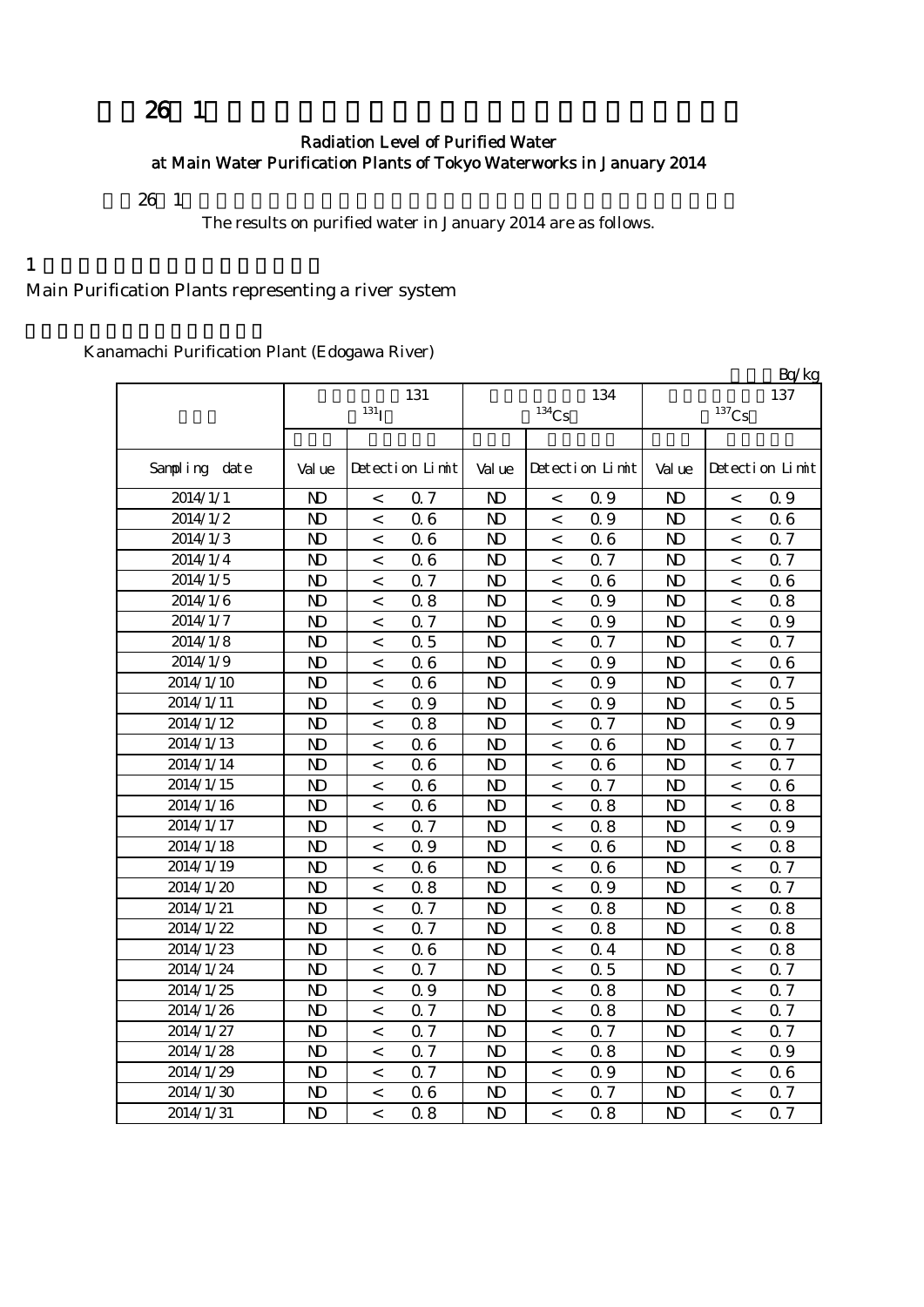#### Asaka Purification Plant (Arakawa River)

|               |                |                          |                 |                |                          |                 |                |                          | Bq/kg           |
|---------------|----------------|--------------------------|-----------------|----------------|--------------------------|-----------------|----------------|--------------------------|-----------------|
|               |                |                          | 131             |                |                          | 134             |                |                          | 137             |
|               |                | $131$ <sub>I</sub>       |                 |                | $^{134}\mathrm{Cs}$      |                 |                | $^{137}\mathrm{Cs}$      |                 |
|               |                |                          |                 |                |                          |                 |                |                          |                 |
| Sampling date | Val ue         |                          | Detection Limit | Val ue         |                          | Detection Limit | Val ue         |                          | Detection Limit |
| 2014/1/1      | N <sub>D</sub> | $\,<\,$                  | 06              | N <sub>D</sub> | $\,<\,$                  | 0.5             | N <sub>D</sub> | $\,<\,$                  | 0.8             |
| 2014/1/2      | $\mathbf{D}$   | $\,<$                    | 0.8             | N <sub>D</sub> | $\,<$                    | 0.7             | N <sub>D</sub> | $\,<\,$                  | 0.9             |
| 2014/1/3      | $\mathbf{D}$   | $\,<$                    | 0.8             | N <sub>D</sub> | $\,<\,$                  | 0.8             | N <sub>D</sub> | $\,<\,$                  | 0.7             |
| 2014/1/4      | $\mathbf{D}$   | $\,<$                    | 1               | N <sub>D</sub> | $\,<\,$                  | 0.8             | N <sub>D</sub> | $\,<\,$                  | 0.8             |
| 2014/1/5      | $\mathbf{N}$   | $\,<$                    | 0.8             | N <sub>D</sub> | $\,<\,$                  | 08              | N <sub>D</sub> | $\,<\,$                  | 0.7             |
| 2014/1/6      | $\mathbf{N}$   | $\,<$                    | 06              | N <sub>D</sub> | $\,<\,$                  | 06              | N <sub>D</sub> | $\,<\,$                  | 0.8             |
| 2014/1/7      | $\mathbf{D}$   | $\,<\,$                  | 0.8             | N <sub>D</sub> | $\,<\,$                  | $\mathbf{1}$    | N <sub>D</sub> | $\,<\,$                  | 0.9             |
| 2014/1/8      | N <sub>D</sub> | $\,<\,$                  | 0.7             | N <sub>D</sub> | $\,<\,$                  | 0.7             | $\mathbf{D}$   | $\,<\,$                  | 0.9             |
| 2014/1/9      | N <sub>D</sub> | $\,<\,$                  | 0.7             | N <sub>D</sub> | $\,<$                    | 06              | $\mathbf{D}$   | $\,<$                    | 0.5             |
| 2014/1/10     | N <sub>D</sub> | $\,<\,$                  | 0.7             | N <sub>D</sub> | $\,<$                    | 0.8             | $\mathbf{D}$   | $\,<\,$                  | 0.7             |
| 2014/1/11     | N <sub>D</sub> | $\,<\,$                  | 0.9             | N <sub>D</sub> | $\,<$                    | 0.8             | $\mathbf{D}$   | $\,<\,$                  | 0.8             |
| 2014/1/12     | N <sub>D</sub> | $\,<$                    | 0.8             | N <sub>D</sub> | $\,<\,$                  | 06              | N <sub>D</sub> | $\lt$                    | 0.8             |
| 2014/1/13     | N <sub>D</sub> | $\lt$                    | 0.7             | N <sub>D</sub> | $\overline{\phantom{a}}$ | 0.7             | N <sub>D</sub> | $\lt$                    | 0.6             |
| 2014/1/14     | N <sub>D</sub> | $\lt$                    | 0.8             | N <sub>D</sub> | $\overline{\phantom{a}}$ | 0.8             | N <sub>D</sub> | $\lt$                    | 0.7             |
| 2014/1/15     | N <sub>D</sub> | $\lt$                    | 0.7             | N <sub>D</sub> | $\overline{\phantom{a}}$ | 0.7             | N <sub>D</sub> | $\,<\,$                  | 0.8             |
| 2014/1/16     | N <sub>D</sub> | $\,<$                    | 06              | N <sub>D</sub> | $\,<\,$                  | 0.8             | $\mathbf{D}$   | $\,<\,$                  | 0.7             |
| 2014/1/17     | N <sub>D</sub> | $\overline{<}$           | 0.7             | N <sub>D</sub> | $\,<\,$                  | $\mathbf{1}$    | $\mathbf{D}$   | $\overline{<}$           | 0.7             |
| 2014/1/18     | N <sub>D</sub> | $\,<\,$                  | 0.9             | N <sub>D</sub> | $\,<\,$                  | 0.9             | $\mathbf{D}$   | $\overline{\phantom{a}}$ | 0.7             |
| 2014/1/19     | N <sub>D</sub> | $\,<\,$                  | 0.7             | N <sub>D</sub> | $\,<\,$                  | 0.7             | $\mathbf{D}$   | $\overline{\phantom{a}}$ | 0.7             |
| 2014/1/20     | N <sub>D</sub> | $\,<\,$                  | 0.8             | N <sub>D</sub> | $\,<\,$                  | 0.9             | $\mathbf{D}$   | $\overline{\phantom{a}}$ | 0.7             |
| 2014/1/21     | $\mathbf{D}$   | $\,<\,$                  | 06              | $\mathbf{D}$   | $\,<\,$                  | 0.8             | $\mathbf{D}$   | $\,<\,$                  | 0.7             |
| 2014/1/22     | $\mathbf{D}$   | $\overline{\phantom{a}}$ | 0.5             | $\mathbf{D}$   | $\,<\,$                  | Q <sub>7</sub>  | $\mathbf{D}$   | $\overline{\phantom{a}}$ | 0.7             |
| 2014/1/23     | $\mathbf{D}$   | $\overline{\phantom{a}}$ | 0.7             | N <sub>D</sub> | $\,<\,$                  | 08              | N <sub>D</sub> | $\overline{\phantom{a}}$ | 0.9             |
| 2014/1/24     | $\mathbf{D}$   | $\overline{\phantom{a}}$ | 0.7             | N <sub>D</sub> | $\,<\,$                  | 08              | N <sub>D</sub> | $\overline{\phantom{a}}$ | 0.9             |
| 2014/1/25     | $\mathbf{D}$   | $\,<$                    | 0.9             | N <sub>D</sub> | $\,<\,$                  | 0.7             | N <sub>D</sub> | $\,<\,$                  | 0.8             |
| 2014/1/26     | $\mathbf{D}$   | $\overline{a}$           | 06              | N <sub>D</sub> | $\,<\,$                  | 06              | N <sub>D</sub> | $\,<\,$                  | 0.7             |
| 2014/1/27     | N <sub>D</sub> | $\,<$                    | 0.7             | N <sub>D</sub> | $\,<\,$                  | 0.9             | N <sub>D</sub> | $\,<$                    | 0.9             |
| 2014/1/28     | N <sub>D</sub> | $\,<$                    | 06              | N <sub>D</sub> | $\,<\,$                  | 0.7             | $\mathbf{D}$   | $\,<$                    | 06              |
| 2014/1/29     | N <sub>D</sub> | $\,<$                    | 0.5             | N <sub>D</sub> | $\,<\,$                  | 06              | N <sub>D</sub> | $\,<$                    | 0.8             |
| 2014/1/30     | N <sub>D</sub> | $\,<$                    | 0.7             | N <sub>D</sub> | $\,<\,$                  | $\mathbf{1}$    | N <sub>D</sub> | $\,<$                    | 0.8             |
| 2014/1/31     | N <sub>D</sub> | $\overline{<}$           | 0.7             | N <sub>D</sub> | $\,<\,$                  | 0.7             | N <sub>D</sub> | $\overline{\phantom{a}}$ | 0.7             |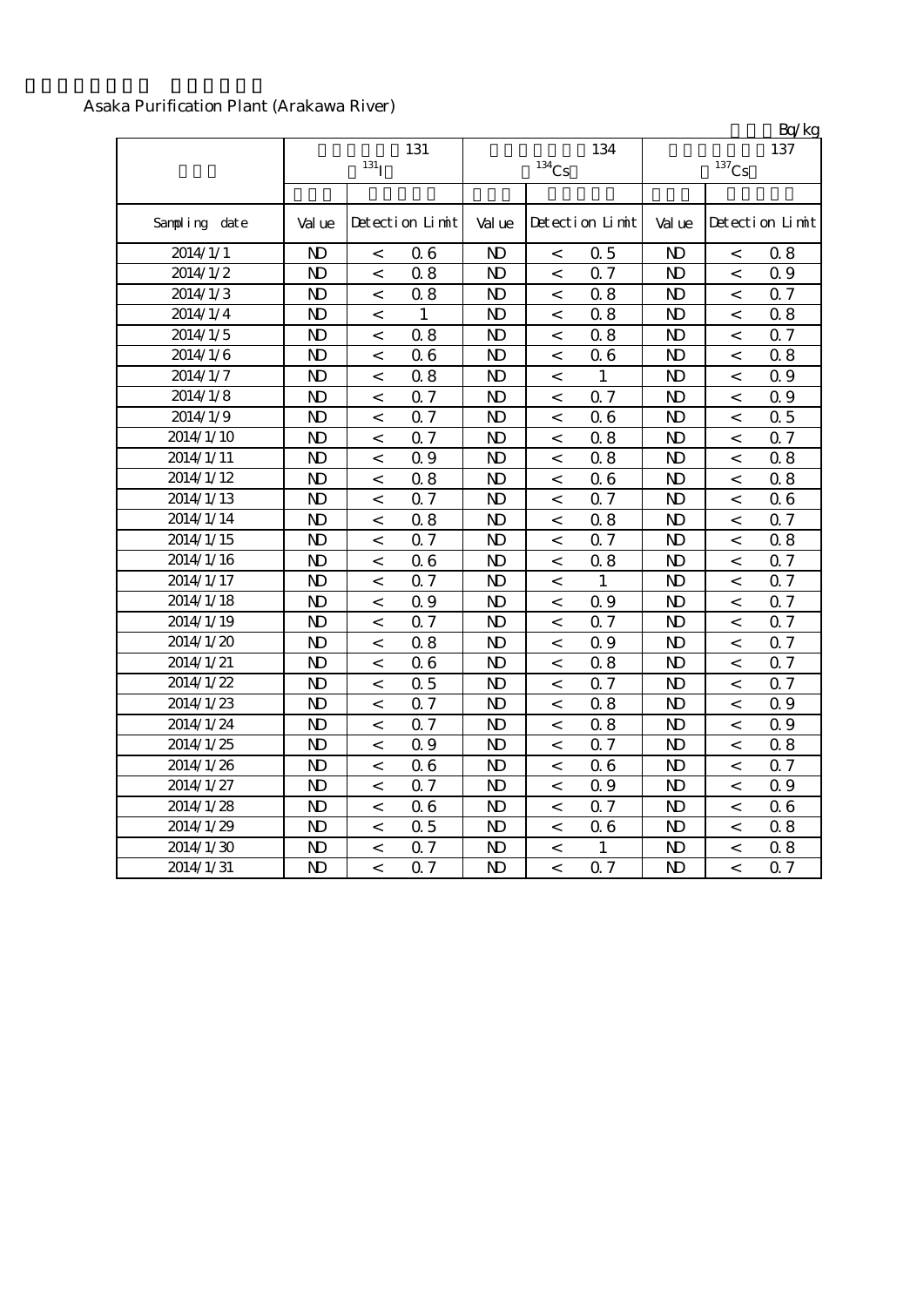## Ozaku Purification Plant (Tamagawa River)

|                       |                |                          |                 |                |                          |                 |                |                          | BQ/Kg           |
|-----------------------|----------------|--------------------------|-----------------|----------------|--------------------------|-----------------|----------------|--------------------------|-----------------|
|                       |                | $131$ <sup>T</sup>       | 131             |                | $^{134}\mathrm{Cs}$      | 134             |                | $137$ Cs                 | 137             |
|                       |                |                          |                 |                |                          |                 |                |                          |                 |
|                       |                |                          |                 |                |                          |                 |                |                          |                 |
| Sampling date         | Val ue         |                          | Detection Limit | Val ue         |                          | Detection Limit | Val ue         |                          | Detection Limit |
| 2014/1/1              | N <sub>D</sub> | $\,<\,$                  | 0.8             | $\mathbf{D}$   | $\,<\,$                  | 0.8             | $\mathbf{D}$   | $\,<$                    | 0.7             |
| 2014/1/2              | $\mathbf{D}$   | $\,<$                    | 0.7             | $\mathbf{D}$   | $\,<\,$                  | 0.8             | N <sub>D</sub> | $\,<\,$                  | 0.8             |
| 2014/1/3              | $\mathbf{D}$   | $\,<\,$                  | 0.7             | $\mathbf{D}$   | $\,<\,$                  | 0.9             | N <sub>D</sub> | $\,<\,$                  | 0.7             |
| $2014/1/\overline{4}$ | $\mathbf{D}$   | $\,<\,$                  | 0.9             | N <sub>D</sub> | $\,<\,$                  | 0.8             | N <sub>D</sub> | $\,<$                    | 0.7             |
| 2014/1/5              | N <sub>D</sub> | $\,<\,$                  | 0.8             | N <sub>D</sub> | $\,<\,$                  | 0.9             | N <sub>D</sub> | $\,<\,$                  | 0.7             |
| 2014/1/6              | N <sub>D</sub> | $\,<$                    | 06              | N <sub>D</sub> | $\,<\,$                  | 06              | N <sub>D</sub> | $\,<\,$                  | 0.7             |
| 2014/1/7              | N <sub>D</sub> | $\prec$                  | 0.8             | $\mathbf{D}$   | $\,<\,$                  | 0.9             | N <sub>D</sub> | $\,<\,$                  | 0.7             |
| 2014/1/8              | $\mathbf{D}$   | $\,<\,$                  | 0.8             | $\mathbf{D}$   | $\,<\,$                  | 0.8             | N <sub>D</sub> | $\overline{\phantom{a}}$ | 06              |
| 2014/1/9              | N <sub>D</sub> | $\overline{\phantom{a}}$ | 06              | $\mathbf{D}$   | $\,<\,$                  | 0.9             | N <sub>D</sub> | $\,<\,$                  | 0.7             |
| 2014/1/10             | N <sub>D</sub> | $\overline{\phantom{a}}$ | 0.7             | N <sub>D</sub> | $\,<\,$                  | 1               | N <sub>D</sub> | $\overline{a}$           | 0.9             |
| 2014/1/11             | $\mathbf{D}$   | $\overline{\phantom{a}}$ | 0.9             | N <sub>D</sub> | $\lt$                    | 0.9             | N <sub>D</sub> | $\overline{\phantom{a}}$ | 0.6             |
| 2014/1/12             | N <sub>D</sub> | $\,<\,$                  | 06              | N <sub>D</sub> | $\,<\,$                  | 06              | N <sub>D</sub> | $\,<\,$                  | 0.8             |
| 2014/1/13             | $\mathbf{D}$   | $\,<\,$                  | 06              | N <sub>D</sub> | $\overline{\phantom{a}}$ | 0.7             | $\mathbf{D}$   | $\overline{\phantom{a}}$ | 06              |
| 2014/1/14             | $\mathbf{D}$   | $\,<$                    | 0.7             | N <sub>D</sub> | $\,<\,$                  | 0.8             | N <sub>D</sub> | $\,<\,$                  | 0.8             |
| 2014/1/15             | N <sub>D</sub> | $\overline{\phantom{a}}$ | Q <sub>7</sub>  | N <sub>D</sub> | $\,<\,$                  | 0.7             | N <sub>D</sub> | $\lt$                    | 0.7             |
| 2014/1/16             | $\mathbf{D}$   | $\,<$                    | 06              | N <sub>D</sub> | $\,<$                    | 0.7             | N <sub>D</sub> | $\,<\,$                  | 0.8             |
| 2014/1/17             | N <sub>D</sub> | $\,<$                    | 0.8             | N <sub>D</sub> | $\,<$                    | 0.8             | N <sub>D</sub> | $\,<\,$                  | 0.7             |
| 2014/1/18             | $\mathbf{D}$   | $\,<$                    | 0.9             | N <sub>D</sub> | $\,<\,$                  | 06              | N <sub>D</sub> | $\,<\,$                  | 0.8             |
| 2014/1/19             | $\mathbf{D}$   | $\,<\,$                  | 0.7             | N <sub>D</sub> | $\,<\,$                  | 0.9             | N <sub>D</sub> | $\,<\,$                  | 0.7             |
| 2014/1/20             | N <sub>D</sub> | $\,<$                    | 06              | N <sub>D</sub> | $\,<\,$                  | 0.7             | N <sub>D</sub> | $\,<\,$                  | 0.7             |
| 2014/1/21             | $\mathbf{D}$   | $\,<\,$                  | 06              | N <sub>D</sub> | $\,<\,$                  | 0.8             | N <sub>D</sub> | $\,<\,$                  | 0.6             |
| 2014/1/22             | N <sub>D</sub> | $\,<\,$                  | 08              | N <sub>D</sub> | $\,<\,$                  | 0.8             | N <sub>D</sub> | $\,<$                    | 0.7             |
| 2014/1/23             | $\mathbf{N}$   | $\,<\,$                  | 0.7             | N <sub>D</sub> | $\,<\,$                  | 0.8             | N <sub>D</sub> | $\,<\,$                  | 0.7             |
| 2014/1/24             | $\mathbf{D}$   | $\,<$                    | 0.7             | N <sub>D</sub> | $\,<\,$                  | 0.8             | N <sub>D</sub> | $\,<\,$                  | 0.7             |
| 2014/1/25             | $\mathbf{D}$   | $\,<\,$                  | 0.9             | N <sub>D</sub> | $\,<\,$                  | 0.8             | N <sub>D</sub> | $\,<\,$                  | 0.9             |
| 2014/1/26             | $\mathbf{D}$   | $\,<$                    | 06              | N <sub>D</sub> | $\,<\,$                  | 0.7             | N <sub>D</sub> | $\,<\,$                  | 0.7             |
| 2014/1/27             | $\mathbf{D}$   | $\,<$                    | 0.5             | N <sub>D</sub> | $\,<\,$                  | 0.7             | N <sub>D</sub> | $\,<\,$                  | 0.7             |
| 2014/1/28             | N <sub>D</sub> | $\,<$                    | 0.8             | N <sub>D</sub> | $\,<\,$                  | 0.9             | N <sub>D</sub> | $\,<\,$                  | 0.7             |
| 2014/1/29             | N <sub>D</sub> | $\,<$                    | 0.7             | N <sub>D</sub> | $\,<$                    | 0.9             | N <sub>D</sub> | $\,<\,$                  | 0.6             |
| 2014/1/30             | $\mathbf{D}$   | $\,<$                    | 0.5             | N <sub>D</sub> | $\,<\,$                  | 0.5             | N <sub>D</sub> | $\,<\,$                  | 0.7             |
| 2014/1/31             | N <sub>D</sub> | $\overline{\phantom{a}}$ | 0.5             | N <sub>D</sub> | $\,<\,$                  | 0.7             | N <sub>D</sub> | $\overline{\phantom{a}}$ | 0.7             |

 $R_0/k$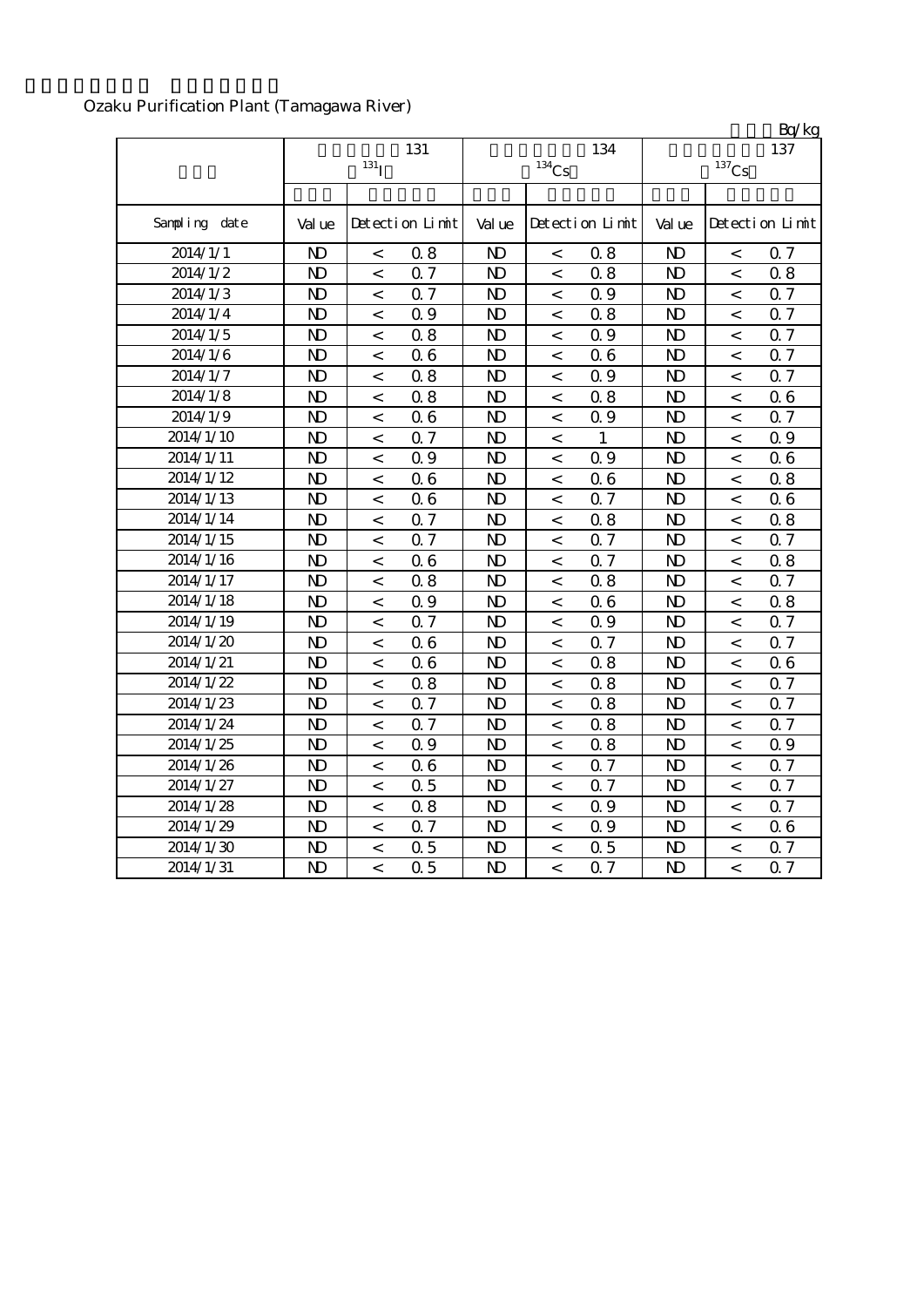|               |                |                           |                |                     |                | Bq/kg                 |
|---------------|----------------|---------------------------|----------------|---------------------|----------------|-----------------------|
|               |                | 131                       |                | 134                 |                | 137                   |
|               |                | 131 <sub>I</sub>          |                | $^{134}\mathrm{Cs}$ |                | $^{137}\mathrm{Cs}$   |
|               |                |                           |                |                     |                |                       |
| Sampling date | Val ue         | Detection Limit           | Val ue         | Detection Limit     | Val ue         | Detection Limit       |
| 2014/1/1      | N <sub>D</sub> | 0.7<br>$\,<$              | N <sub>D</sub> | 06<br>$\,<$         | $\mathbf{D}$   | 0.7<br>$\,<$          |
| 2014/1/2      | N <sub>D</sub> | 0.7<br>$\,<\,$            | N <sub>D</sub> | 06<br>$\,<\,$       | $\mathbf{D}$   | 0.7<br>$\,<\,$        |
| 2014/1/3      | N <sub>D</sub> | 0.7<br>$\,<\,$            | N <sub>D</sub> | 0.5<br>$\,<\,$      | N <sub>D</sub> | 0.7<br>$\,<\,$        |
| 2014/1/4      | N <sub>D</sub> | 0.7<br>$\,<$              | N <sub>D</sub> | 0.7<br>$\,<$        | N <sub>D</sub> | 0.7<br>$\,<$          |
| 2014/1/5      | N <sub>D</sub> | 06<br>$\,<\,$             | N <sub>D</sub> | 0.7<br>$\,<$        | N <sub>D</sub> | 0.7<br>$\,<$          |
| 2014/1/6      | N <sub>D</sub> | 0.5<br>$\,<$              | N <sub>D</sub> | 0.7<br>$\,<\,$      | N <sub>D</sub> | 0.8<br>$\,<$          |
| 2014/1/7      | N <sub>D</sub> | 06<br>$\,<$               | N <sub>D</sub> | 0.7<br>$\,<$        | N <sub>D</sub> | 0.7<br>$\,<$          |
| 2014/1/8      | N <sub>D</sub> | 0.7<br>$\,<$              | N <sub>D</sub> | 0.7<br>$\,<$        | N <sub>D</sub> | 0.7<br>$\,<$          |
| 2014/1/9      | $\mathbf{D}$   | 0.8<br>$\,<$              | N <sub>D</sub> | 08<br>$\,<$         | $\mathbf{D}$   | 0.7<br>$\,<\,$        |
| 2014/1/10     | N <sub>D</sub> | 0.7<br>$\,<$              | N <sub>D</sub> | 0.7<br>$\,<$        | N <sub>D</sub> | 0.8<br>$\,<\,$        |
| 2014/1/11     | N <sub>D</sub> | 0.9<br>$\,<$              | N <sub>D</sub> | 0.9<br>$\,<\,$      | N <sub>D</sub> | 0.7<br>$\,<\,$        |
| 2014/1/12     | N <sub>D</sub> | 0.7<br>$\,<$              | N <sub>D</sub> | 0.8<br>$\,<$        | N <sub>D</sub> | 0.8<br>$\,<\,$        |
| 2014/1/13     | $\mathbf{D}$   | Q <sub>7</sub><br>$\,<$   | N <sub>D</sub> | 0.8<br>$\,<$        | $\mathbf{D}$   | 0.9<br>$\,<\,$        |
| 2014/1/14     | N <sub>D</sub> | Q <sub>7</sub><br>$\,<$   | $\mathbf{D}$   | 0.8<br>$\,<$        | N <sub>D</sub> | Q 7<br>$\,<\,$        |
| 2014/1/15     | N <sub>D</sub> | Q 7<br>$\,<$              | $\mathbf{D}$   | 0.7<br>$\,<$        | $\mathbf{D}$   | 06<br>$\,<$           |
| 2014/1/16     | $\mathbf{D}$   | 0.7<br>$\,<$              | N <sub>D</sub> | 0.8<br>$\,<$        | $\mathbf{D}$   | 0.8<br>$\prec$        |
| 2014/1/17     | $\mathbf{D}$   | 0.5<br>$\,<$              | $\mathbf{D}$   | 06<br>$\,<$         | $\mathbf{D}$   | 0.8<br>$\,<$          |
| 2014/1/18     | $\mathbf{D}$   | 0.8<br>$\,<\,$            | N <sub>D</sub> | 0.8<br>$\,<$        | $\mathbf{D}$   | 0.7<br>$\,<$          |
| 2014/1/19     | N <sub>D</sub> | 06<br>$\,<$               | N <sub>D</sub> | 0.9<br>$\,<$        | $\mathbf{D}$   | 0.7<br>$\,<$          |
| 2014/1/20     | N <sub>D</sub> | 0.9<br>$\,<\,$            | N <sub>D</sub> | 0.8<br>$\,<$        | $\mathbf{D}$   | 0.8<br>$\,<\,$        |
| 2014/1/21     | N <sub>D</sub> | 0.7<br>$\prec$            | N <sub>D</sub> | 0.8<br>$\lt$        | N <sub>D</sub> | 0.8<br>$\,<\,$        |
| 2014/1/22     | N <sub>D</sub> | 06<br>$\,<\,$             | N <sub>D</sub> | 0.8<br>$\,<$        | $\mathbf{D}$   | 06<br>$\,<\,$         |
| 2014/1/23     | N <sub>D</sub> | 0.8<br>$\,<\,$            | N <sub>D</sub> | 0.8<br>$\,<\,$      | $\mathbf{D}$   | 0.8<br>$\,<$          |
| 2014/1/24     | N <sub>D</sub> | Q <sub>7</sub><br>$\,<$   | N <sub>D</sub> | 0.9<br>$\,<$        | N <sub>D</sub> | 06<br>$\,<$           |
| 2014/1/25     | N <sub>D</sub> | 0.8<br>$\,<\,$            | N <sub>D</sub> | 0.9<br>$\,<$        | N <sub>D</sub> | 0.7<br>$\,<\,$        |
| 2014/1/26     | N <sub>D</sub> | 0.7<br>$\,<\,$            | N <sub>D</sub> | 06<br>$\,<$         | $\mathbf{D}$   | 0.7<br>$\,<\,$        |
| 2014/1/27     | N <sub>D</sub> | Q <sub>5</sub><br>$\,<\,$ | N <sub>D</sub> | 06<br>$\,<\,$       | N <sub>D</sub> | Q 7<br>$\,<\,$        |
| 2014/1/28     | N <sub>D</sub> | 0.8<br>$\,<\,$            | N <sub>D</sub> | 0.7<br>$\,<\,$      | N <sub>D</sub> | 0.9<br>$\,<\,$        |
| 2014/1/29     | N <sub>D</sub> | 0.7<br>$\,<$              | N <sub>D</sub> | 0.9<br>$\,<\,$      | N <sub>D</sub> | 0.8<br>$\,<$          |
| 2014/1/30     | N <sub>D</sub> | 08<br>$\,<\,$             | N <sub>D</sub> | 08<br>$\,<\,$       | N <sub>D</sub> | 0.8<br>$\,<$          |
| 2014/1/31     | N <sub>D</sub> | Q <sub>7</sub><br>$\lt$   | N <sub>D</sub> | 0.8<br>$\lt$        | N <sub>D</sub> | 0.9<br>$\overline{a}$ |

# Higashi-murayama Purification Plant (Tamagawa Arakawa River)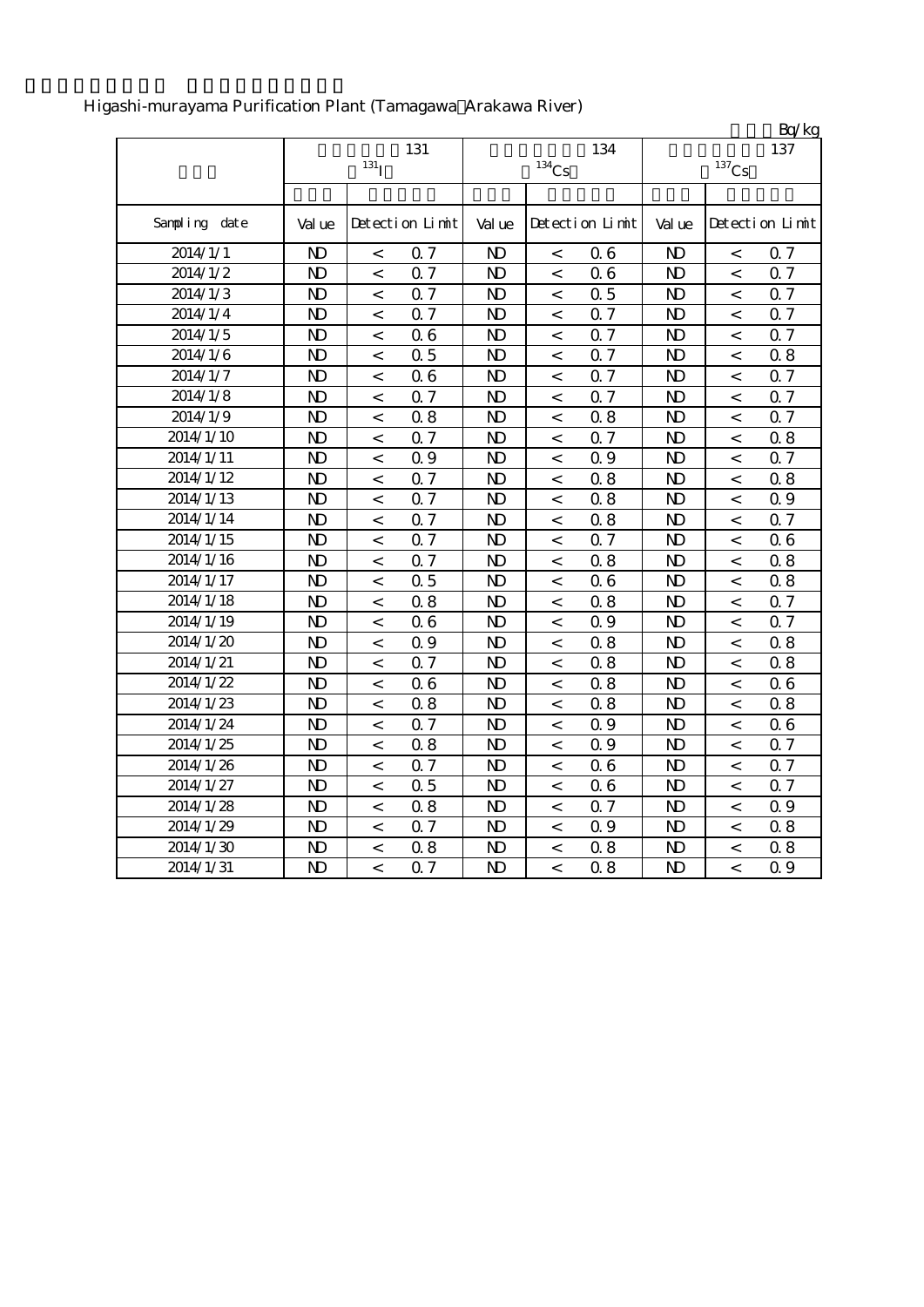Nagasawa Purification Plant (Sagamigawa River)

|               |                |                          |                 |                |          |                 |                |                          | Bq/kg           |
|---------------|----------------|--------------------------|-----------------|----------------|----------|-----------------|----------------|--------------------------|-----------------|
|               |                |                          | 131             |                |          | 134             |                |                          | 137             |
|               |                | 131 <sub>I</sub>         |                 |                | $134$ Cs |                 |                | $137$ Cs                 |                 |
|               |                |                          |                 |                |          |                 |                |                          |                 |
| Sampling date | Val ue         |                          | Detection Limit | Val ue         |          | Detection Limit | Val ue         |                          | Detection Limit |
| 2014/1/1      | $\mathbf{D}$   | $\,<$                    | 0.7             | $\mathbf{D}$   | $\,<$    | 08              | $\mathbf{D}$   | $\,<$                    | 0.8             |
| 2014/1/2      | $\mathbf{D}$   | $\,<$                    | 0.8             | $\mathbf{D}$   | $\,<\,$  | $\mathbf{1}$    | $\mathbf{D}$   | $\,<$                    | 0.9             |
| 2014/1/3      | $\mathbf{D}$   | $\,<$                    | 06              | $\mathbf{D}$   | $\,<$    | 0.8             | $\mathbf{D}$   | $\,<$                    | 0.6             |
| 2014/1/4      | $\mathbf{D}$   | $\,<$                    | 0.9             | $\mathbf{D}$   | $\,<$    | 0.8             | $\mathbf{D}$   | $\,<$                    | 0.7             |
| 2014/1/5      | $\mathbf{D}$   | $\,<$                    | 0.8             | N <sub>D</sub> | $\,<$    | 0.9             | N <sub>D</sub> | $\,<\,$                  | 0.7             |
| 2014/1/6      | $\mathbf{D}$   | $\,<\,$                  | 0.5             | $\mathbf{D}$   | $\,<$    | 0.8             | N <sub>D</sub> | $\,<\,$                  | 0.7             |
| 2014/1/7      | $\mathbf{D}$   | $\,<\,$                  | 0.7             | $\mathbf{D}$   | $\,<$    | 0.8             | $\mathbf{D}$   | $\,<\,$                  | 0.7             |
| 2014/1/8      | $\mathbf{D}$   | $\,<$                    | 0.8             | N <sub>D</sub> | $\lt$    | 0.9             | N <sub>D</sub> | $\,<\,$                  | 0.9             |
| 2014/1/9      | $\mathbf{D}$   | $\,<$                    | 0.7             | N <sub>D</sub> | $\,<$    | 0.8             | N <sub>D</sub> | $\,<\,$                  | 0.8             |
| 2014/1/10     | $\mathbf{D}$   | $\,<\,$                  | 06              | N <sub>D</sub> | $\,<$    | 06              | $\mathbf{D}$   | $\,<\,$                  | 0.5             |
| 2014/1/11     | $\mathbf{D}$   | $\,<\,$                  | 0.7             | $\mathbf{D}$   | $\,<$    | 0.7             | $\mathbf{N}$   | $\,<\,$                  | 0.8             |
| 2014/1/12     | $\mathbf{D}$   | $\,<\,$                  | 0.7             | $\mathbf{D}$   | $\,<\,$  | 0.7             | $\mathbf{D}$   | $\,<\,$                  | 0.7             |
| 2014/1/13     | $\mathbf{D}$   | $\,<$                    | 0.5             | $\mathbf{D}$   | $\,<\,$  | 0.7             | $\mathbf{D}$   | $\,<\,$                  | 0.8             |
| 2014/1/14     | N <sub>D</sub> | $\,<\,$                  | 06              | N <sub>D</sub> | $\,<$    | 0.8             | N <sub>D</sub> | $\,<\,$                  | 0.7             |
| 2014/1/15     | $\mathbf{D}$   | $\,<\,$                  | 0.7             | N <sub>D</sub> | $\,<\,$  | 0.9             | $\mathbf{D}$   | $\,<\,$                  | 06              |
| 2014/1/16     | $\mathbf{D}$   | $\,<\,$                  | 0.8             | N <sub>D</sub> | $\,<\,$  | 0.9             | $\mathbf{N}$   | $\,<\,$                  | 0.7             |
| 2014/1/17     | $\mathbf{D}$   | $\,<\,$                  | 0.8             | N <sub>D</sub> | $\,<$    | 0.8             | $\mathbf{N}$   | $\,<\,$                  | 0.8             |
| 2014/1/18     | $\mathbf{D}$   | $\,<\,$                  | 0.9             | N <sub>D</sub> | $\,<$    | 0.8             | $\mathbf{N}$   | $\,<$                    | 0.8             |
| 2014/1/19     | $\mathbf{D}$   | $\,<$                    | 0.7             | N <sub>D</sub> | $\,<$    | 0.8             | $\mathbf{D}$   | $\,<\,$                  | 0.8             |
| 2014/1/20     | $\mathbf{D}$   | $\,<\,$                  | 0.7             | N <sub>D</sub> | $\,<$    | 0.7             | $\mathbf{D}$   | $\,<\,$                  | 0.7             |
| 2014/1/21     | $\mathbf{D}$   | $\,<\,$                  | 0.7             | N <sub>D</sub> | $\,<$    | 0.9             | $\mathbf{D}$   | $\,<\,$                  | 0.8             |
| 2014/1/22     | $\mathbf{D}$   | $\,<$                    | 0.7             | N <sub>D</sub> | $\,<$    | 0.7             | $\mathbf{D}$   | $\,<$                    | 0.7             |
| 2014/1/23     | N <sub>D</sub> | $\,<\,$                  | 0.7             | N <sub>D</sub> | $\,<\,$  | 0.8             | N <sub>D</sub> | $\,<\,$                  | 0.8             |
| 2014/1/24     | N <sub>D</sub> | $\,<$                    | 0.8             | N <sub>D</sub> | $\,<$    | 0.8             | N <sub>D</sub> | $\,<$                    | 0.7             |
| 2014/1/25     | N <sub>D</sub> | $\,<\,$                  | 0.9             | N <sub>D</sub> | $\,<\,$  | $\mathbf{1}$    | $\mathbf{D}$   | $\,<$                    | 06              |
| 2014/1/26     | $\mathbf{D}$   | $\,<$                    | 06              | N <sub>D</sub> | $\,<$    | Q 7             | $\mathbf{D}$   | $\overline{\phantom{a}}$ | 0.6             |
| 2014/1/27     | $\mathbf{D}$   | $\,<$                    | 0.8             | N <sub>D</sub> | $\,<$    | 0.8             | $\mathbf{D}$   | $\,<$                    | 0.8             |
| 2014/1/28     | $\mathbf{D}$   | $\,<$                    | 0.7             | N <sub>D</sub> | $\,<$    | 0.7             | N <sub>D</sub> | $\,<$                    | 0.6             |
| 2014/1/29     | $\mathbf{D}$   | $\,<\,$                  | Q <sub>7</sub>  | N <sub>D</sub> | $\,<\,$  | Q <sub>7</sub>  | $\mathbf{D}$   | $\,<\,$                  | 0.7             |
| 2014/1/30     | $\mathbf{D}$   | $\,<\,$                  | 0.9             | N <sub>D</sub> | $\,<$    | 0.7             | $\mathbf{D}$   | $\,<\,$                  | 0.7             |
| 2014/1/31     | N <sub>D</sub> | $\overline{\phantom{a}}$ | 06              | N <sub>D</sub> | $\,<\,$  | 06              | N <sub>D</sub> | $\overline{\phantom{a}}$ | 0.8             |